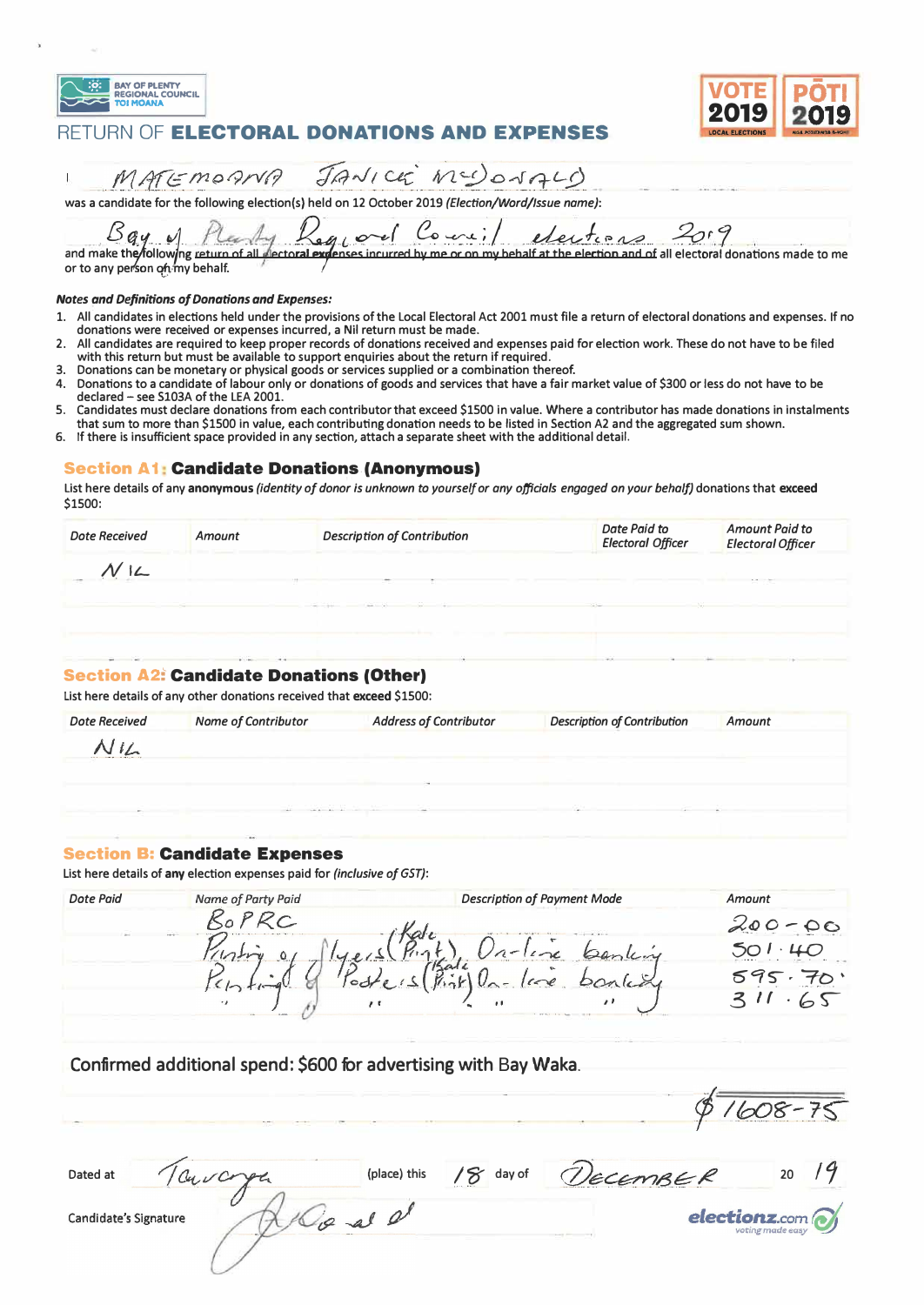

**Kale Client** 

kale@kaleprint.co.nz Tauranga 3110 New Zealand

**Tax Invoice** 

#### **Kale Print Limited**

PO Box 13039 Tauranga 3141 219 Cameron Road Tauranga 3110 T 07 578 7506 GST 31 139 112 kale@kaleprint.co.nz SAI-COC-003673

\$501.40

| Invoice No.<br>Pages<br>Attention<br><b>Account Type</b><br><b>Issue Date</b> | <b>INV014826</b><br>1 of 1<br>Josephine Fullerton-Coles<br>Payment on Delivery<br>09/09/19 |
|-------------------------------------------------------------------------------|--------------------------------------------------------------------------------------------|
| <b>Due Date</b>                                                               | 09/09/19                                                                                   |
| <b>Amount Due</b>                                                             | \$501.40                                                                                   |
|                                                                               |                                                                                            |

## **Tax Invoice Summary**

| Matemoana McDonald - DL Cards                                                                                                             |                    |        |                     |  |  |
|-------------------------------------------------------------------------------------------------------------------------------------------|--------------------|--------|---------------------|--|--|
| Estimate No. Q021307                                                                                                                      | Job No. J012210-01 | PO No. | Quantity            |  |  |
| From PDF supplied<br>Size: DL (99x210)<br>Printed CMYK x 2 sides<br>300gsm Neo Gloss Art<br>Trim and Pack<br>Pick up - freight additional |                    |        | 3000                |  |  |
| Subtotal<br>Sales Tax                                                                                                                     |                    |        | \$436.00<br>\$65.40 |  |  |

Sales Tax **Total Price** 

# **Remittance Advice**

**DIRECT CREDIT DETAILS: KALE PRINT** BANK ACC. NO.:123194-0022753-00 **Payment to: Kale Print** PO Box 13039 Tauranga 3141 INVOICES ARE PAYABLE BY 20TH OF THE FOLLOWING **MONTH** Customer invoice

Amount Enclosed: Kale Client **Job Number:** J012210-01 Invoice Number: INV014826 **Invoice Date:** 09/09/19 \$501.40 Amount: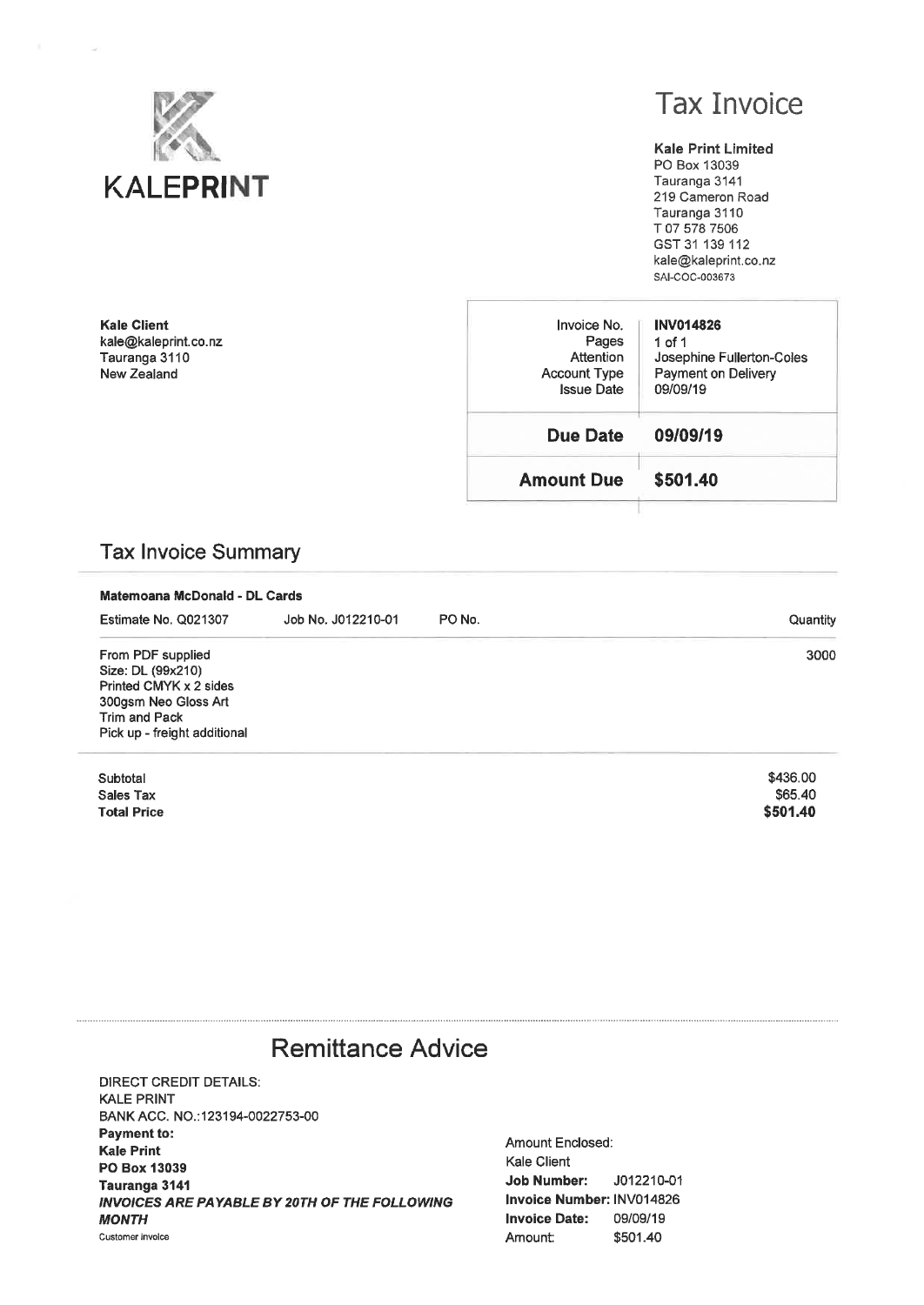

# **Tax Invoice**

**Kale Print Limited** PO Box 13039 Tauranga 3141 219 Cameron Road Tauranga 3110 T 07 578 7506 GST 31 139 112 kale@kaleprint.co.nz SAI-COC-003673

**Kale Client** kale@kaleprint.co.nz Tauranga 3110 New Zealand

| Invoice No.<br>Pages<br>Attention<br><b>Account Type</b><br><b>Issue Date</b> | <b>WW014828</b><br>Matemoana McDonald<br>Payment on Delivery<br>09/09/19 |
|-------------------------------------------------------------------------------|--------------------------------------------------------------------------|
| Due Date   09/09/19                                                           |                                                                          |
| Amount Due   \$595.70                                                         |                                                                          |

## **Tax Invoice Summary**

| Matemoana McDonald - A0 Corflute Boards                                                                                                                 |          |
|---------------------------------------------------------------------------------------------------------------------------------------------------------|----------|
| Job No. J012210-03                                                                                                                                      | PO No.   |
| Estimate No. Q021307                                                                                                                                    | Quantity |
| From PDF supplied<br>Size: A0 (841x1189)<br>Printed High Quality CMYK x 1 side<br>Stock: 5.0mm Corflute<br>Trim to size<br>Pick up - freight additional | 10       |
| Subtotal                                                                                                                                                | \$518,00 |
| Sales Tax                                                                                                                                               | \$77.70  |
| <b>Total Price</b>                                                                                                                                      | \$595.70 |

# **Remittance Advice**

**DIRECT CREDIT DETAILS: KALE PRINT** BANK ACC. NO.:123194-0022753-00 Payment to: **Kale Print** PO Box 13039 Tauranga 3141 INVOICES ARE PAYABLE BY 20TH OF THE FOLLOWING **MONTH** Customer invoice

Amount Enclosed: Kale Client **Job Number:** J012210-03 Invoice Number: INV014828 **Invoice Date:** 09/09/19 \$595.70 Amount: